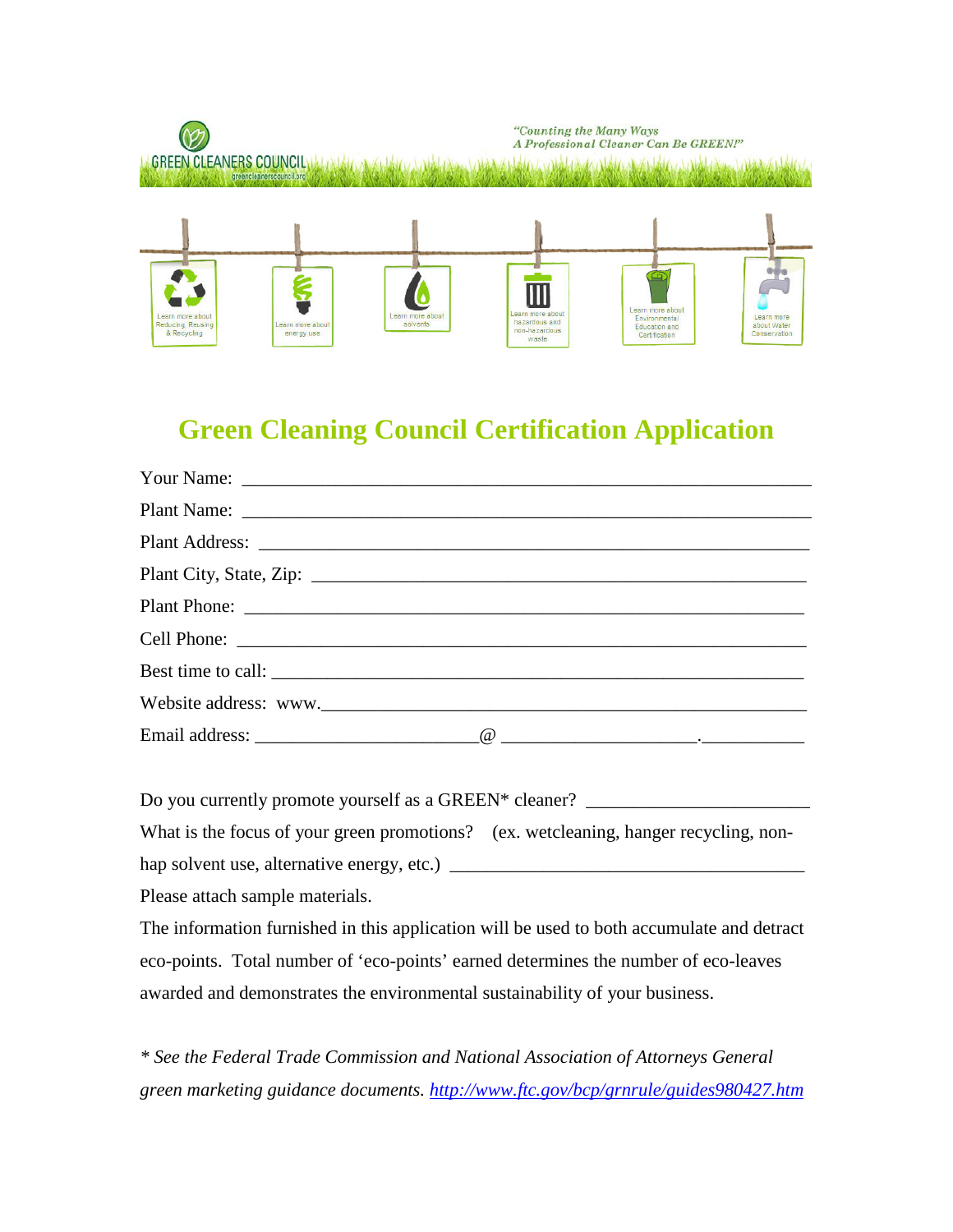Note: You will be contacted for specific information that will enable us to independently verify the information contained herein **as well as provide assistance to enable you to increase your "eco-points".**

Please furnish the following information about your operation:

(Indicate **Yes or No** for ALL practices, products or technologies that apply to your facility)

### **Industry Specific Practices/Initiatives:**

- 1. Recycle hangers: plastic wire
- 2. \_\_\_\_\_ Biodegradable poly bags
- 3. \_\_\_\_\_ Recycle poly bags: P.U. Vendor: \_\_\_\_\_\_\_\_\_\_\_\_\_\_\_\_\_\_\_\_\_\_\_\_\_\_\_\_\_\_\_\_
- 4. \_\_\_\_\_ Reuseable garment bags bag construction material: \_\_\_\_\_\_\_\_\_\_\_\_\_\_\_\_\_\_\_
- 5. \_\_\_\_\_ Reuseable pick up/laundry bags
- 6. \_\_\_\_\_ Wetcleaning Department
	- a. Washer: manufacturer and size:
	- b. Dryer: manufacturer and size: \_\_\_\_\_\_\_\_\_\_\_\_\_\_\_\_\_\_\_\_\_\_\_\_\_\_\_\_\_\_\_\_\_

\_\_\_\_\_\_\_\_\_\_\_\_\_\_\_\_\_\_\_\_\_\_\_\_\_\_\_\_\_\_\_\_\_\_\_\_\_\_\_\_\_\_\_\_\_\_\_\_\_\_\_\_\_\_\_\_\_\_\_\_\_\_\_\_\_\_

 $\qquad \qquad$ 

- c. Chemistry manufacturer(s):  $\Box$
- 7. \_\_\_\_\_ Tensioning finishing equipment (Types: \_\_\_\_\_\_\_\_\_\_\_\_\_\_\_\_\_\_\_\_\_\_\_\_\_\_\_\_\_\_\_\_
- 8. If a customer requested that ALL his/her garments be wetcleaned, are you equipped and capable of processing his/her work?
- 9. \_\_\_\_\_ Post consumer recycled paper for garment packaging
- 10. \_\_\_\_\_ Biodegradable detergents and additives in commercial laundry
- 11. \_\_\_\_\_ Proactive waste handling (unregulated alternative waste hauled away by licensed hazardous waste hauler) Name Hauler:
- 12. Pounds of non-hazardous waste hauled away annually:
- 13. \_\_\_\_\_ List ALL technologies you rely on for your solvent purification (i.e. distillation, cartridge filtration, spin disk filtration, powder filtration, etc.)

\_\_\_\_\_\_\_\_\_\_\_\_\_\_\_\_\_\_\_\_\_\_\_\_\_\_\_\_\_\_\_\_\_\_\_\_\_\_\_\_\_\_\_\_\_\_\_\_\_\_\_\_\_\_\_\_\_\_\_\_\_\_\_\_\_\_\_\_\_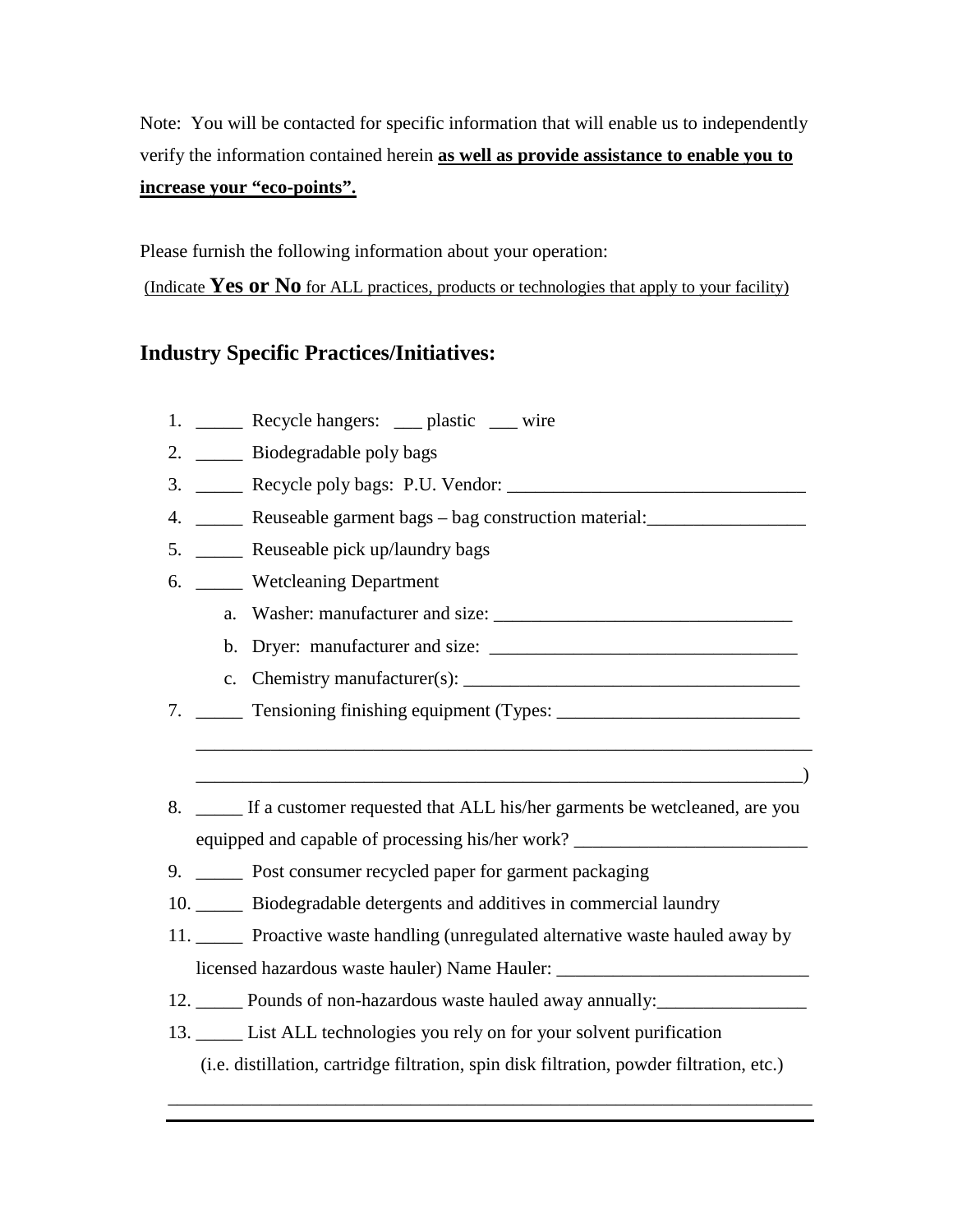- 14. Drycleaning Technology- Type of Solvent(s) being used:
	- a. Perchloroethylene Percentage of work processed:  $\%$
	- b. \_\_\_\_\_ Petroleum Percentage of work processed: \_\_\_\_\_\_\_\_\_\_\_%
	- c. \_\_\_\_\_ Hydrocarbon Percentage of work processed: \_\_\_\_\_\_\_\_\_\_\_%
	- d. \_\_\_\_\_ Green Earth/D5 Silicone Percentage of work processed: \_\_\_\_\_%
	- e. \_\_\_\_\_\_ Solvon K4 - Percentage of work processed:  $\%$
	- f. \_\_\_\_\_ K-TEX - Percentage of work processed: \_\_\_\_\_%
	- g. \_\_\_\_\_ CO2 cleaning & drying Percentage of work processed: \_\_\_\_%
	- h. \_\_\_\_\_\_ Solvair CO2 drying– Percentage of work processed: \_\_\_\_\_\_\_\_\_%
	- i. \_\_\_\_\_ Dry Solv– Percentage of work processed: \_\_\_\_\_\_\_\_\_\_%
	- j. \_\_\_\_\_ Aliphatic Propylene Glycol Ether (Rynex, etc.) Percentage of work processed: \_\_\_\_\_\_\_\_\_\_\_%
	- k. \_\_\_\_\_ n-propyl bromide\* Percentage of work processed: \_\_\_\_\_\_\_\_\_%
	- 1. Other \_\_\_\_\_\_\_\_\_\_\_ Percentage of work processed: \_\_\_\_\_\_\_\_\_\_\_%

\* Note: We are sorry but users of n-propyl bromide DO NOT qualify for GCC certification, and perc users DO NOT qualify for five leaf status.

 **Wetcleaning:** Actual Percentage of work processed: \_\_\_\_\_\_\_\_\_\_\_\_%

Does your plant use a septic system or sewer system:

Separately attach a list of ALL pre-spotting chemicals used on the spotting board.

Drycleaning Technology Type(s) of Equipment being used (NIOSH definitions):

- a. Fifth Generation (integral refrigeration, carbon and PPM monitor)
- b. \_\_\_\_\_\_ Fourth Generation (integral refrigeration plus carbon)
- c. \_\_\_\_\_ Third Generation (integral refrigeration)
- d. \_\_\_\_\_ Second Generation (with separate control device)
- e. \_\_\_\_\_ First Generation (Transfer) equipment
- f. \_\_\_\_\_ Specially developed equipment for the particular solvent \_\_\_\_\_\_\_\_
- g. \_\_\_\_\_ Older equipment retrofitted for use with 'new' solvent
- h. \_\_\_\_\_ Non-immersion \_\_\_\_\_\_\_\_\_\_\_\_\_\_\_\_\_\_\_\_\_\_\_\_\_\_\_\_\_\_\_\_\_\_\_\_\_\_\_\_
- i. Spill containment capable of holding 125% of largest tank
- j. \_\_\_\_\_ Spill containment pallet for waste storage, drums, etc.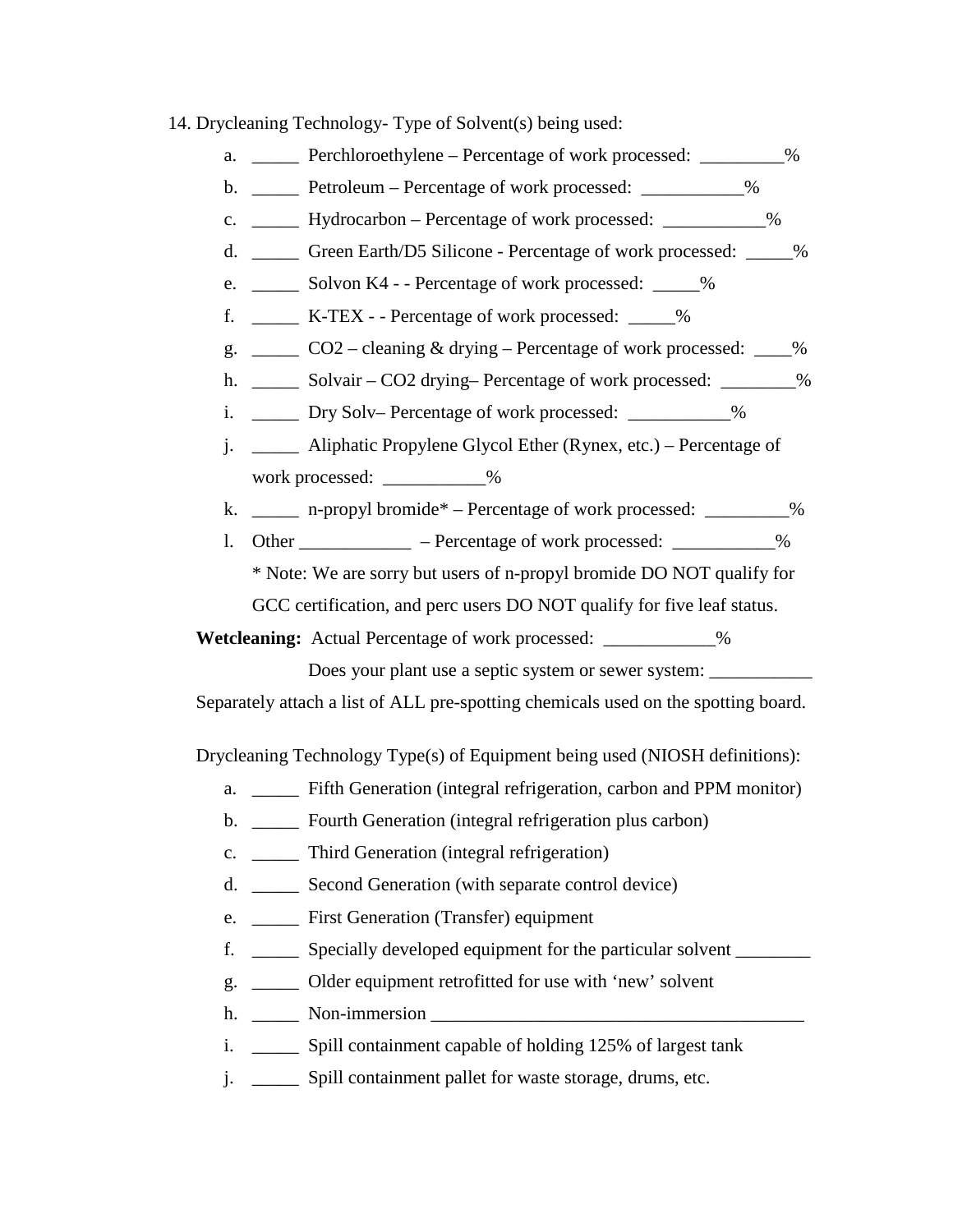15. Drycleaning Waste Water disposal practices \_\_\_\_\_\_\_\_\_\_\_\_\_\_\_\_\_\_\_\_\_\_\_\_\_\_\_\_\_\_

\_\_\_\_\_\_\_\_\_\_\_\_\_\_\_\_\_\_\_\_\_\_\_\_\_\_\_\_\_\_\_\_\_\_\_\_\_\_\_\_\_\_\_\_\_\_\_\_\_\_\_\_\_\_\_\_\_\_\_\_\_\_\_\_\_

\_\_\_\_\_\_\_\_\_\_\_\_\_\_\_\_\_\_\_\_\_\_\_\_\_\_\_\_\_\_\_\_\_\_\_\_\_\_\_\_\_\_\_\_\_\_\_\_\_\_\_\_\_\_\_\_\_\_\_\_\_\_\_\_\_

16. Solvent delivery/fill system (i.e. closed coupled delivery, etc):

#### **Water Conservation –**

Indicate Yes if your facility is equipped with the technology listed

- 1. \_\_\_\_\_\_ a. Water Tower or Water Chiller Recirculation System
	- \_\_\_\_\_ b. Water tower is treated for bacteria (ie legionella) regularly
- 2. \_\_\_\_\_ Toilets: Ultra Low Volume Flush, tank banks or float boosters
- 3. \_\_\_\_\_ Low flow faucet aerators

#### **Energy Conservation/Reduction of Carbon Footprint/Green Power**:

Indicate Yes if practice/technology applies to your facility and attach documentation/photos showing purchase, inspection results, etc.

1. \_\_\_\_\_ Commercial energy assessment performed by local utility agency

2. \_\_\_\_\_ Regular maintenance schedule for all boilers, return systems, steam traps,

heating, ventilation, air conditioning system, etc. Attach list of inspections schedules.

3. \_\_\_\_\_ Insulated steam pipes

4. \_\_\_\_\_ Energy efficient lighting – i.e. Compact Fluorescent Lights (CFL) and Light Emitting Diode (LED), (list what you use):

- 5. **\_\_\_\_** Electronic ballasts in fluorescent light fixtures with T-8 bulbs.
- 6. \_\_\_\_\_ Mercury free fluorescent bulbs.
- 7. \_\_\_\_\_ Participate in Energy Star network for Small Business *(If not, you can sign up at* http://www.energystar.gov/index.cfm?c=small\_business.sb\_partner\_info\_form)
- 8. \_\_\_\_\_ Many office products such as copiers, printers, fax machines, power adapters, etc. carry the Energy Star (ES) seal. How many ES products do you use: \_\_\_\_\_\_\_\_#
- 9. \_\_\_\_\_ Occupancy sensors (motion detection switches) for infrequently occupied spaces (i.e. bathrooms, kitchens, supply storage, etc.)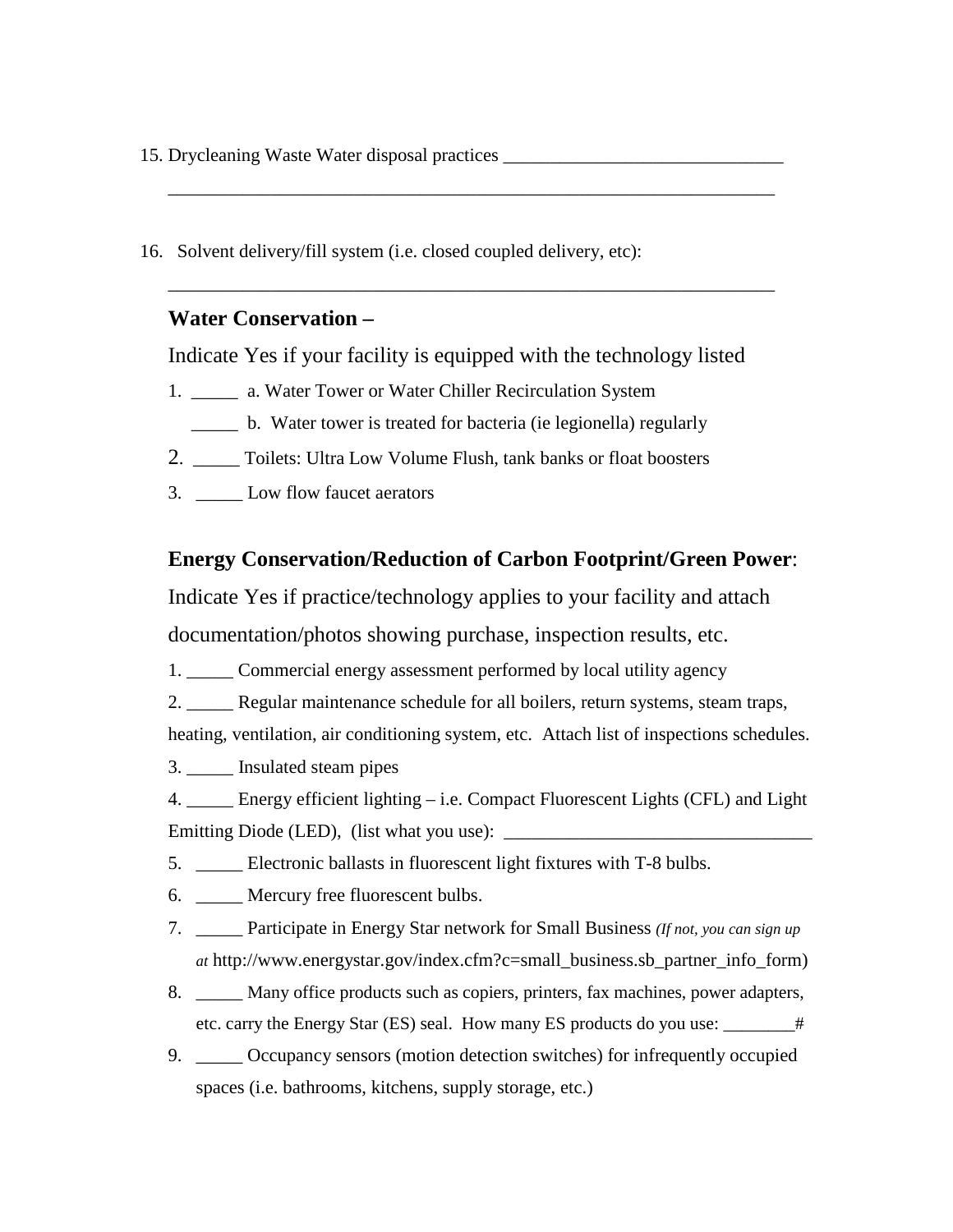- 10. \_\_\_\_\_ Control of light through windows (i.e. awnings, reflective glass, window film, deciduous trees, etc. List controls in place:
- 11. \_\_\_\_\_ If you air condition your space, what is the EER or SEER of your unit(s)?

\_\_\_\_\_\_\_\_\_\_\_\_\_\_\_\_\_\_\_\_\_\_\_\_\_\_\_\_\_\_\_\_\_\_\_\_\_\_\_\_\_\_\_\_\_\_\_\_\_\_\_\_\_\_\_\_\_\_\_\_\_\_\_\_\_

- 12. \_\_\_\_\_ Back Flow Prevention System (Is this required by local authority? \_\_\_\_\_)
- 13. Energy Saving Boiler Mfr. & Model #
- 14. \_\_\_\_\_ Eco-friendly employee products (lunchroom, bathrooms, etc) Describe the types of eco-products/practices used:\_\_\_\_\_\_\_\_\_\_\_\_\_\_\_\_\_\_\_\_\_\_\_\_\_\_\_\_\_\_\_\_\_\_

Attach separate list if needed.

- 15. Segregate waste for recycling (paper, plastic, other)
- 16. \_\_\_\_\_ Paper free invoicing available (electronic invoicing and statements)
- 17. \_\_\_\_\_ Hybrid vehicles for pick up and delivery Mfr & Model # \_\_\_\_\_\_\_\_\_\_\_\_\_\_\_
- 18. \_\_\_\_\_ Gas efficient vehicles: Mfr, Model #, Year, EPA mpg: \_\_\_\_\_\_\_\_\_\_\_\_\_\_\_\_\_
- 19. Tankless coil and Indirect water heater
- 20. \_\_\_\_\_ Hot water retriever
- 21. \_\_\_\_\_ Insulated water pipes
- 22. \_\_\_\_\_ Do you participate in the U.S. Environmental Protection Agency's Green Power Partnership? \_\_\_\_\_\_ Yes \_\_\_\_\_\_ No \_\_\_\_\_\_ In process

 $\overline{\phantom{a}}$  ,  $\overline{\phantom{a}}$  ,  $\overline{\phantom{a}}$  ,  $\overline{\phantom{a}}$  ,  $\overline{\phantom{a}}$  ,  $\overline{\phantom{a}}$  ,  $\overline{\phantom{a}}$  ,  $\overline{\phantom{a}}$  ,  $\overline{\phantom{a}}$  ,  $\overline{\phantom{a}}$  ,  $\overline{\phantom{a}}$  ,  $\overline{\phantom{a}}$  ,  $\overline{\phantom{a}}$  ,  $\overline{\phantom{a}}$  ,  $\overline{\phantom{a}}$  ,  $\overline{\phantom{a}}$ 

[www.epa.gov/greenpower/index.htm](http://www.epa.gov/greenpower/index.htm)

- 23. \_\_\_\_\_ Carbon off set credits program participation  $(\text{program contact info: } \_\_\_\_\_\_\_\_\_\_\_\_$
- 24. Alternative Energy Program Participation:
	- a. Wind energy program participation (supplier: \_\_\_\_\_\_\_\_\_\_\_\_\_\_\_\_\_\_\_\_\_\_\_\_\_\_\_\_\_\_\_\_)
	- b. Solar energy (Give details\_\_\_\_\_\_\_\_\_\_\_\_\_\_\_\_\_\_\_\_\_\_\_\_\_\_\_\_\_\_\_\_\_\_\_\_\_\_)
	- c. Other:
- 25. \_\_\_\_\_ Do you have a ridesharing, carpooling or public transportation incentive program in place for your employees? ? \_\_\_ Yes \_\_\_ No \_\_\_ In process
- 26. List any other environmental initiatives you participate in or awards recieved that you would like us to be aware of: (use back of form if more space needed)

\_\_\_\_\_\_\_\_\_\_\_\_\_\_\_\_\_\_\_\_\_\_\_\_\_\_\_\_\_\_\_\_\_\_\_\_\_\_\_\_\_\_\_\_\_\_\_\_\_\_\_\_\_\_\_\_\_\_\_\_\_\_\_\_\_\_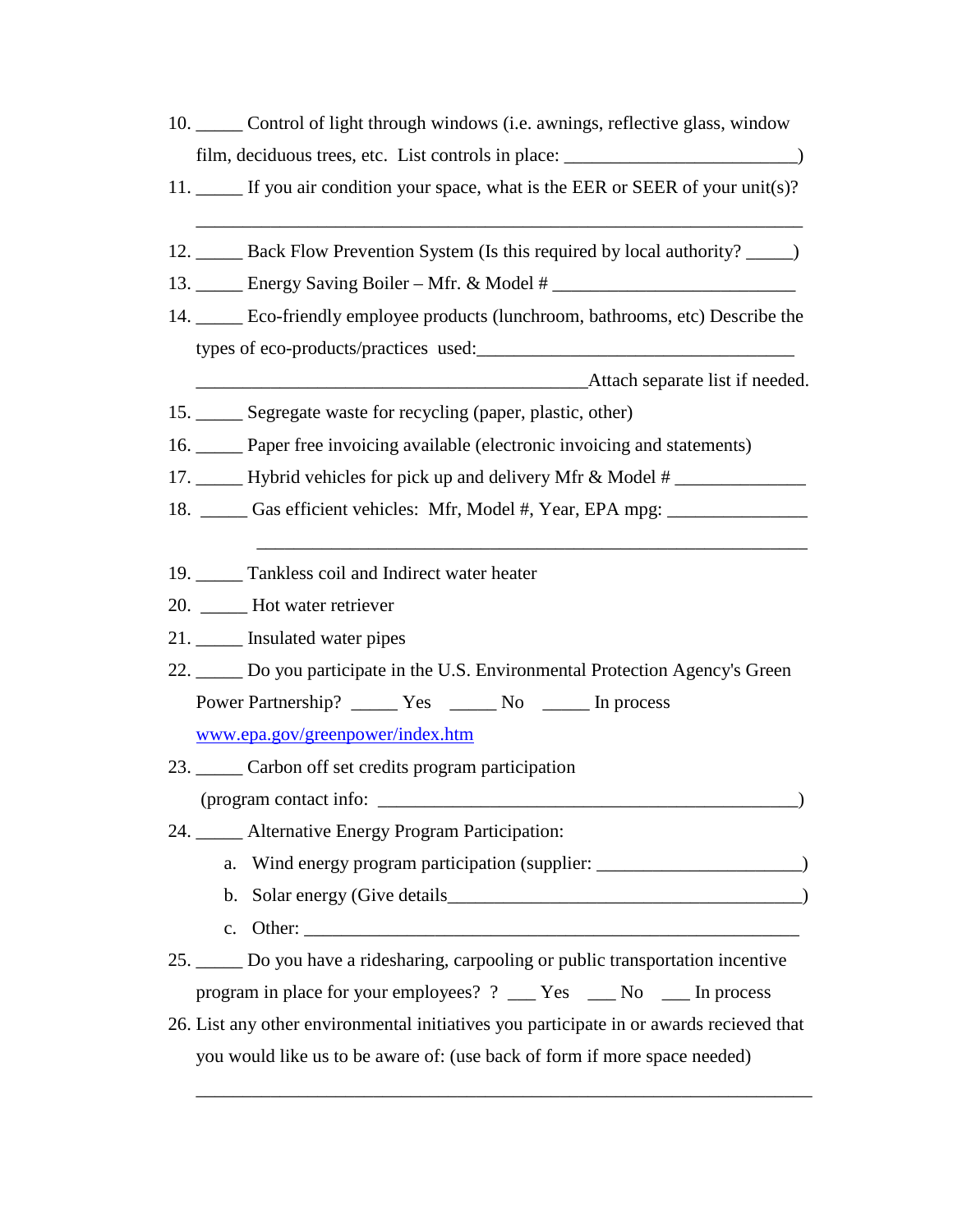| List any alternative technologies and process changes that will help you to |  |  |
|-----------------------------------------------------------------------------|--|--|
| conserve energy that you plan to implement within the coming year:          |  |  |
|                                                                             |  |  |
|                                                                             |  |  |

\_\_\_\_\_\_\_\_\_\_\_\_\_\_\_\_\_\_\_\_\_\_\_\_\_\_\_\_\_\_\_\_\_\_\_\_\_\_\_\_\_\_\_\_\_\_\_\_\_\_\_\_\_\_\_\_\_\_\_\_\_\_\_\_\_\_

\_\_\_\_\_\_\_\_\_\_\_\_\_\_\_\_\_\_\_\_\_\_\_\_\_\_\_\_\_\_\_\_\_\_\_\_\_\_\_\_\_\_\_\_\_\_\_\_\_\_\_\_\_\_\_\_\_\_\_\_\_\_\_\_\_\_

**List any environmental initiatives you participate in, technologies you have adopted or awards you have received that you would like us to be aware of:**

\_\_\_\_\_\_\_\_\_\_\_\_\_\_\_\_\_\_\_\_\_\_\_\_\_\_\_\_\_\_\_\_\_\_\_\_\_\_\_\_\_\_\_\_\_\_\_\_\_\_\_\_\_\_\_\_\_\_\_\_\_\_\_\_\_\_\_\_\_\_\_\_

\_\_\_\_\_\_\_\_\_\_\_\_\_\_\_\_\_\_\_\_\_\_\_\_\_\_\_\_\_\_\_\_\_\_\_\_\_\_\_\_\_\_\_\_\_\_\_\_\_\_\_\_\_\_\_\_\_\_\_\_\_\_\_\_\_\_\_\_\_\_\_\_

\_\_\_\_\_\_\_\_\_\_\_\_\_\_\_\_\_\_\_\_\_\_\_\_\_\_\_\_\_\_\_\_\_\_\_\_\_\_\_\_\_\_\_\_\_\_\_\_\_\_\_\_\_\_\_\_\_\_\_\_\_\_\_\_\_\_\_\_\_\_\_\_

\_\_\_\_\_\_\_\_\_\_\_\_\_\_\_\_\_\_\_\_\_\_\_\_\_\_\_\_\_\_\_\_\_\_\_\_\_\_\_\_\_\_\_\_\_\_\_\_\_\_\_\_\_\_\_\_\_\_\_\_\_\_\_\_\_\_\_\_\_\_\_\_

### **Education:**

In the space provided list all formal training and / or certifications held by you or your employees in the following fields: Wetcleaning, OSHA requirements, RCRA requirements, environmental practices or any other training you would like us to consider. Please list the organization or individual that provided training and/or certification:

\_\_\_\_\_\_\_\_\_\_\_\_\_\_\_\_\_\_\_\_\_\_\_\_\_\_\_\_\_\_\_\_\_\_\_\_\_\_\_\_\_\_\_\_\_\_\_\_\_\_\_\_\_\_\_\_\_\_\_\_\_\_\_\_\_\_\_\_\_\_\_\_ \_\_\_\_\_\_\_\_\_\_\_\_\_\_\_\_\_\_\_\_\_\_\_\_\_\_\_\_\_\_\_\_\_\_\_\_\_\_\_\_\_\_\_\_\_\_\_\_\_\_\_\_\_\_\_\_\_\_\_\_\_\_\_\_\_\_\_\_\_\_\_\_ \_\_\_\_\_\_\_\_\_\_\_\_\_\_\_\_\_\_\_\_\_\_\_\_\_\_\_\_\_\_\_\_\_\_\_\_\_\_\_\_\_\_\_\_\_\_\_\_\_\_\_\_\_\_\_\_\_\_\_\_\_\_\_\_\_\_\_\_\_\_\_\_ **\_\_\_\_\_\_\_\_\_\_\_\_\_\_\_\_\_\_\_\_\_\_\_\_\_\_\_\_\_\_\_\_\_\_\_\_\_\_\_\_\_\_\_\_\_\_\_\_\_\_\_\_\_\_\_\_\_\_\_\_\_**

**\_\_\_\_\_\_\_\_\_\_\_\_\_\_\_\_\_\_\_\_\_\_\_\_\_\_\_\_\_\_\_\_\_\_\_\_\_\_\_\_\_\_\_\_\_\_\_\_\_\_\_\_\_\_\_\_\_\_\_\_\_**

**\_\_\_\_\_\_\_\_\_\_\_\_\_\_\_\_\_\_\_\_\_\_\_\_\_\_\_\_\_\_\_\_\_\_\_\_\_\_\_\_\_\_\_\_\_\_\_\_\_\_\_\_\_\_\_\_\_\_\_\_\_**

**All statements, representations and information furnished in this application are accurate. I understand that any misrepresentation will disqualify me from certification by the Green Cleaners Council. I do so declare:**

**Authorized signature**

**\_\_\_\_\_\_\_\_\_\_\_\_\_\_\_\_\_\_\_\_\_\_\_\_\_\_\_\_\_\_\_\_**